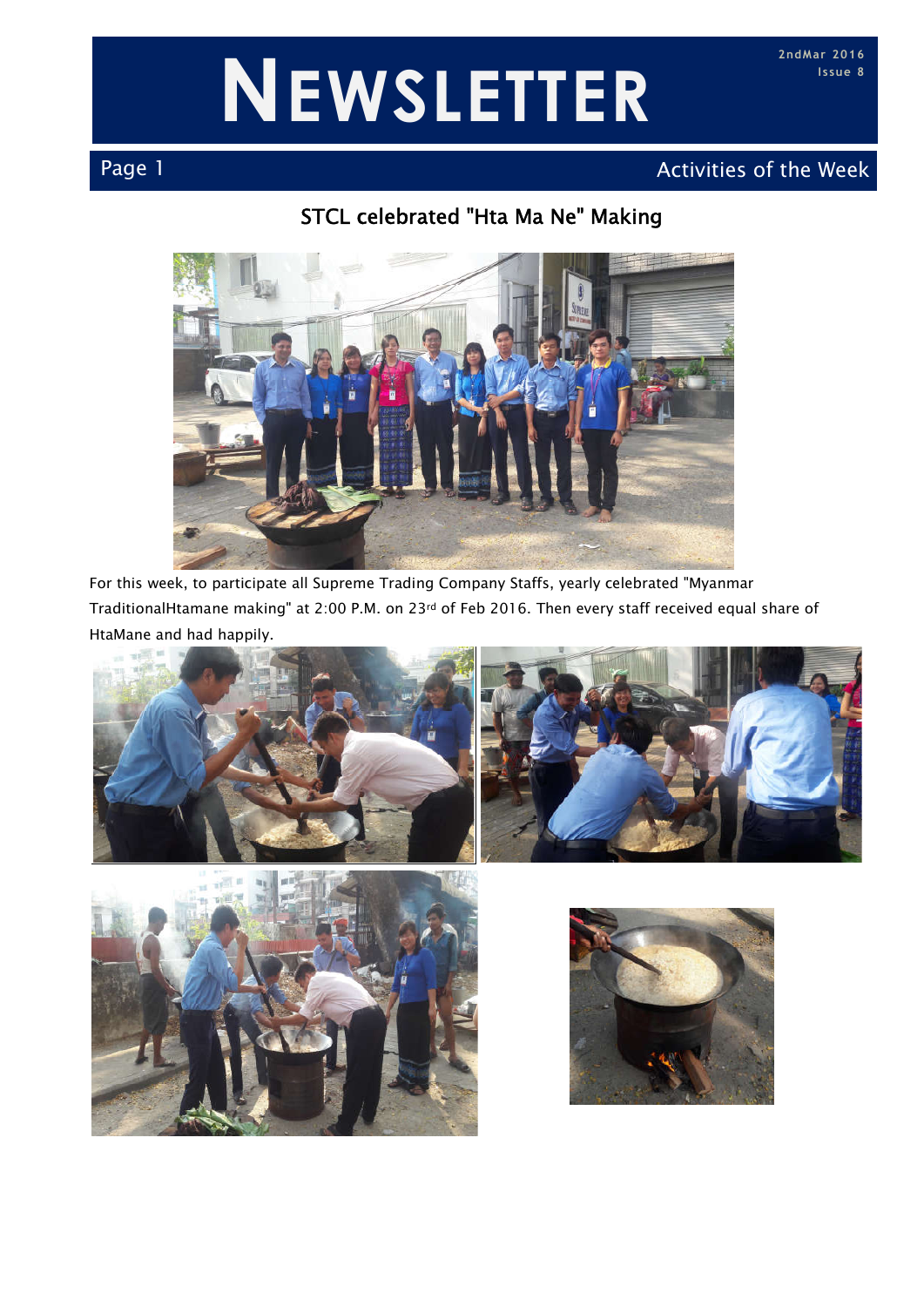#### **FDI could drop during transitional year**

Observers of Myanmar's economy are predicting that foreign direct investment (FDI) this year will slow due to the country's political transition. According to a local report, U Aye Lwin, joint secretary of the Union of Myanmar Federation of Chambers of Commerce and Industry (UMFCCI), said that despite the country's transition towards fully-fledged democracy, potential investors are still waiting before they invest in the country. "If political leaders don't follow the rule of law here, investors won't come," he said. He added that the new government should prioritise clarifying rules and regulations for foreign investors and that local companies should aim to develop cooperation with foreign companies. However, U AungNaingOo, secretary of the Myanmar Investment Commission (MIC), told the local media, that a slow-down in FDI could be due to investors focusing their attention on other markets, such as Singapore. "Even if they're from the US or EU, they only reach Myanmar through Singapore," he said. The most FDI in Myanmar is power sector, accounting for 33 percent of the total, followed by manufacturing (22 percent), oil and gas (20 percent), telecommunications (11 percent) and hotels and tourism (five per-cent), the local report said.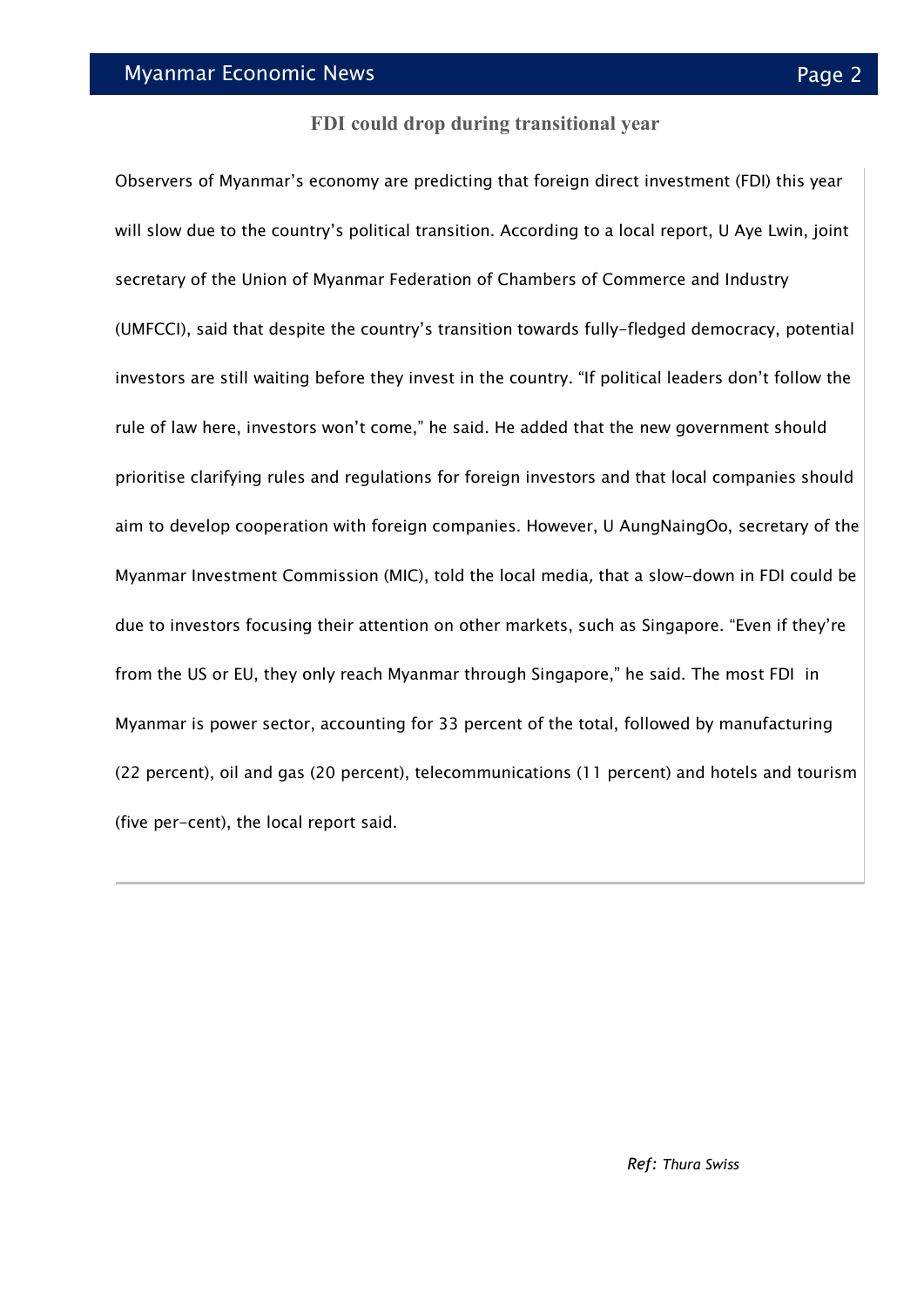#### **Woodside makes gas discovery**

Woodside Petroleum Ltd said it has discovered gas at a second offshore block in Myanmar, after finding gas at another site in January. Woodside said it had found a 64-metre column of gross gas, with 62 metres of net gas pay at the Thanlin-1A AD-7 block, a Reuters report said. "These discoveries provide evidence of the high quality of offshore Myanmar [has] as an exploration focus area," Woodside chief executive Peter Coleman said in a statement. Woodside has made Myanmar a priority, with the country accounting for a fifth of its global exploration acreage, according to the Reuters report. Woodside, the operator, owns 40 percent of the AD-7 block, with the remaining 60 percent owned by South Korea's Daewoo International Corp.

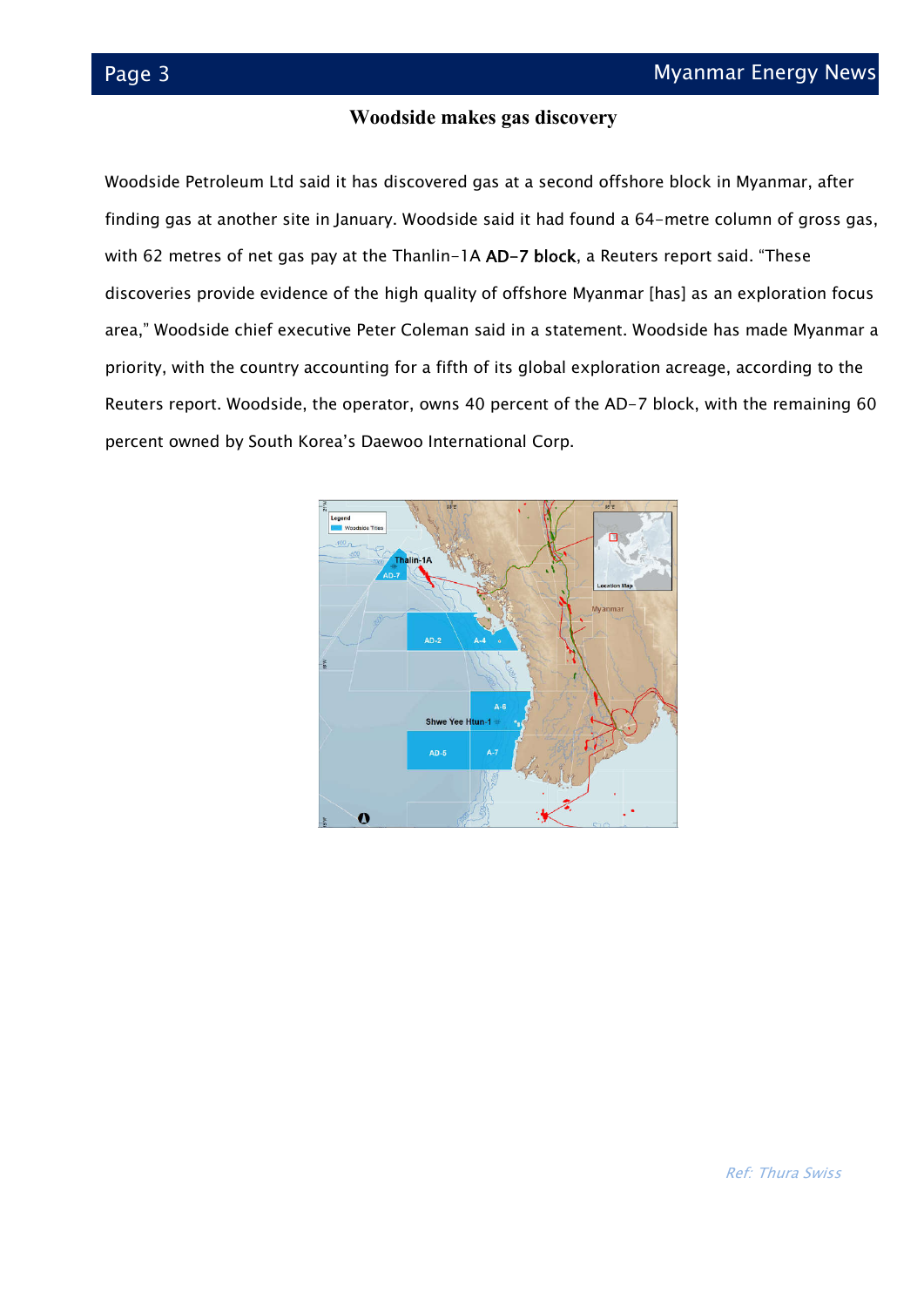#### Page 4 Myanmar Energy News

#### Thai Samart to Invest \$560m in 2016, Focus on Energy



Thai telecoms-to-energy group Samart Corp Pel plans to invest 20 billion baht (\$561 million) in 2016 to focus more on power, telecoms services and online businesses.

Samart has moved into the utility and transportation sectors to boost growth and help offset weak margins from its mobile handset business run by its Samart I Mobile Pel (SIM) unit, President WatchaiVilailuck told reporters.

"Energy business will be (a) major revenue driver over the next few years, contributing about 40-50 percent of revenue.

Samart expected to go ahead with plans to build four garbage-fuelled power plants in northern provinces of Thailand in late March, which will cost 1 billion baht, he said.

Samart, which runs an air traffic control business in Cambodia, Laos and Myanmar, is keen to invest in solar and hydro power plant projects, he added. The company has long planned to join with partners to build a 2,000-megawatt coal-fired power plant at Koh Kong, Cambodia. It is negotiating with the Thai state-owned power producer about the electricity tariff, Vilailuck said.

Samart aimed for 2016 revenue of 24 billion baht, up 25 percent from last year when revenue was below target after delays in information technology installation jobs and wasted to energy projects, he said.

Its SamartTelcomPel unit, Thailand's largest IT contractor, will generate 10 billion bhat, or about 40 percent of the group's revenue in 2016, Watchai said, adding the group will tap more customers in large companies and small and medium business.

Another 7 billion baht will be contributed by SIM, which will be rebranded and focus more on providing online services such as mobile shopping and multimedia content services.

Ref: Myanmar Business Today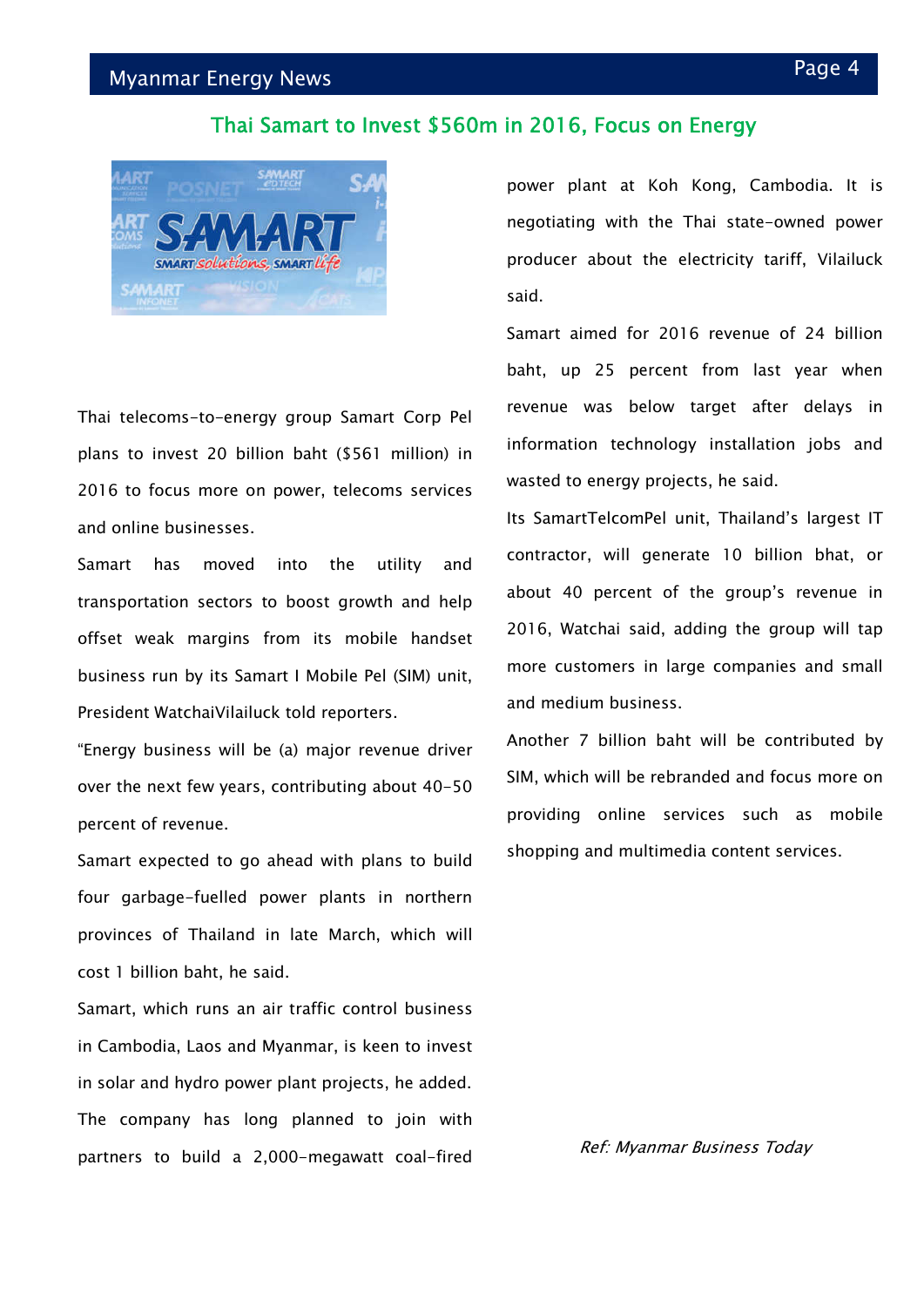

Negotiation Secret ELEVEN Facts Facts

Myanmar are weak in effective negotiation. They prefer to black or white, exact answer and do not accept standing at the middle, lead colour.

There is difficult to have exactly true answer at present age. Especially when facing problems, challenges and changes various options will give more benefits. Practically come across very rapid internet and media changes are difficult to learn properly and old ages are facing great challenges to compete negotiation with youths. Myanmar are weak in effective negotiation. They prefer to black or white, exact answer and do not<br>accept standing at the middle, lead colour.<br>There is difficult to have exactly true answer at present age. Especially when f

Although essence of negotiation is trying to achieve a result acceptable by majority, some necessary repeated negotiations for various reasons. Sometimes due to very tight situation, the most appropriate answer was evaluated based on three four answers.

appropriate answer was evaluated based on three four answers.<br>As conditions of economic competitions changed decision makers and managers should prepare to reach mutual benefit win-win condition, and also require to expertise negotiation subject.

#### 1. To prepare in advance

nutual benefit win–win condition, and also require to expertise negotiation subject.<br>**To prepare in advance**<br>Casual negotiation may not easy to attain expected result. Therefore it is needed to pay attention and hear presentations and discussions of the counterpart. Also needed to study thoroughly the subject to be negotiated as necessary.

#### 2. Lay out the facts to be negotiated

Writing on paper or saving in the computer expected results for negotiation is the most attention and hear presentations and discussions of the counterpart. Also needed to study<br>thoroughly the subject to be negotiated<br>Lay out the facts to be negotiated<br>Writing on paper or saving in the computer expected resul intentionally by counterpart.

#### 3. Know your weakness in advance

If you negotiate approaching personal affairs it may lead to lose your purposes and your If you negotiate approaching personal affairs it may lead to lose your purposes and your<br>counterpart may have advantages. Therefore if negotiation lead you to be disappointed, you should pay attention the main purposes of the negotiation.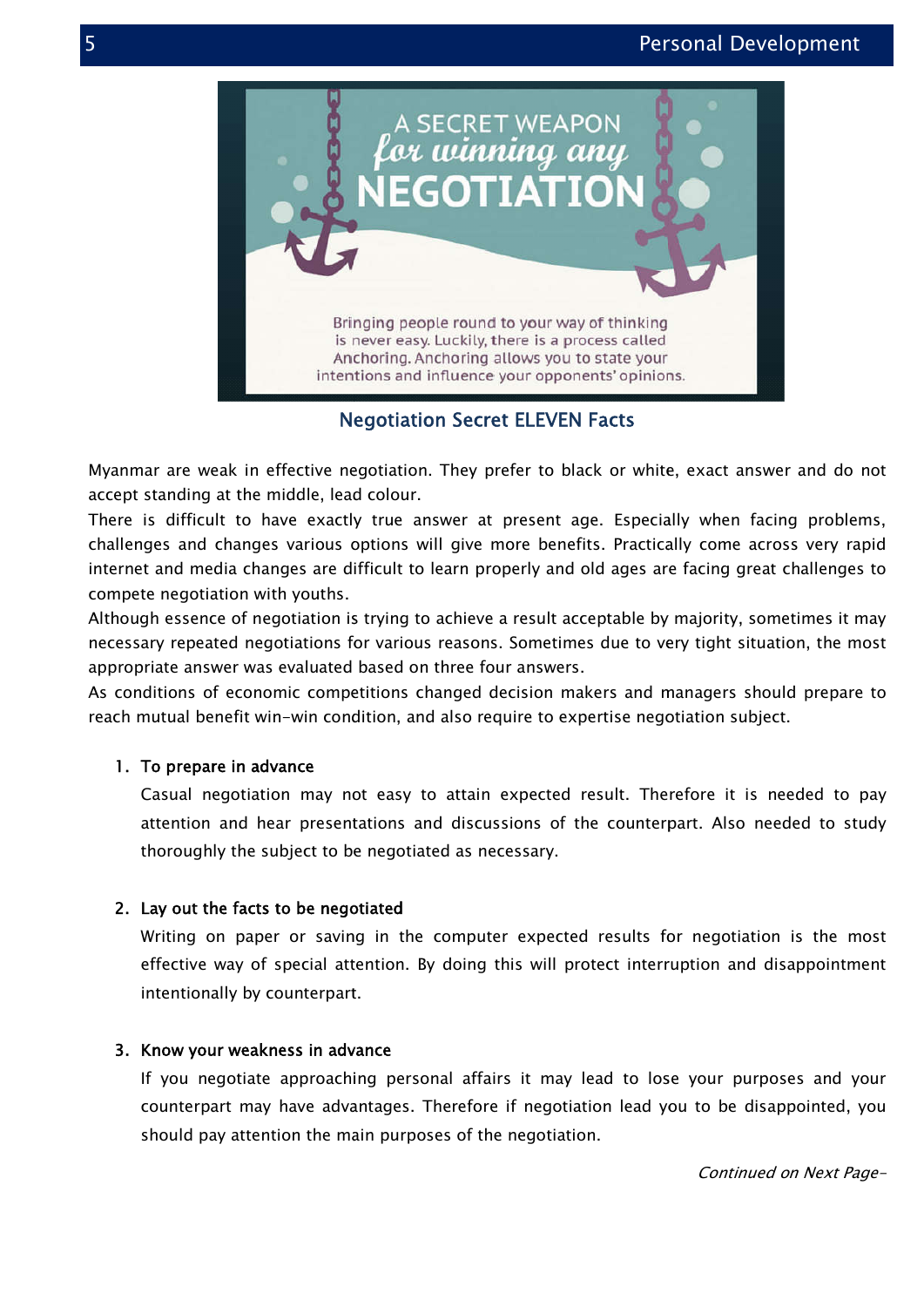#### 4. To be careful about figures in negotiation

If negotiation includes figures or financial percentages instead of sticking a fixed figure you should prepare a reasonable range so that it will closes to required result.

#### 5. Begin negotiation with talking random topics

Worldwide Stanford and Columbia, Universities studied e-mail based negotiations and under comparison among direct negotiation groups and groups negotiated after talking random topics; they found the second group attain success up to 59 per cent.

#### 6. Negotiate Face to Face

The most effective way is by negotiating face to face. But you should be careful if you are easy to be exited. We Myanmars weak in English it is to be more careful for Economics law based contracts.

#### 7. Ask if you do not know and study

It is needed to be strong minded in negotiations. As for unknown terms and do not skip without thorough questioning and discussed. Prepare in advance by attaining facts from internet. Be careful that it will be in trouble by contract on account of an unexpected clause or term.

#### 8. Avoid result for short term

Sometimes if your counterpart strongly urged in the discussions, do not accept casually. It is necessary to attain mutual benefit results other than one sided.

#### 9. Prepare for probable Answers

It is not easy to attain successful result is you are sticking only one answer you need. Therefore prepare options in advance; and then you may ignore negotiation if you got undesired results. Sometimes it is the best answer to leave the negotiation.

#### 10.Be different between person and subject matter

It is very important between person and subject matter in negotiation. In negotiations both sides intended to got self-advantages and sometimes may lead to talk rashly. For this situation it is needed prior to purposes of business other than both personals.

#### 11.Negotiate with expertise in Laws of the respective subjects

It is the most effective to involve law experts in negotiation, especially for terms of contracts. Alternately it may create enough time for authorized person and able to prepare and consider for options.